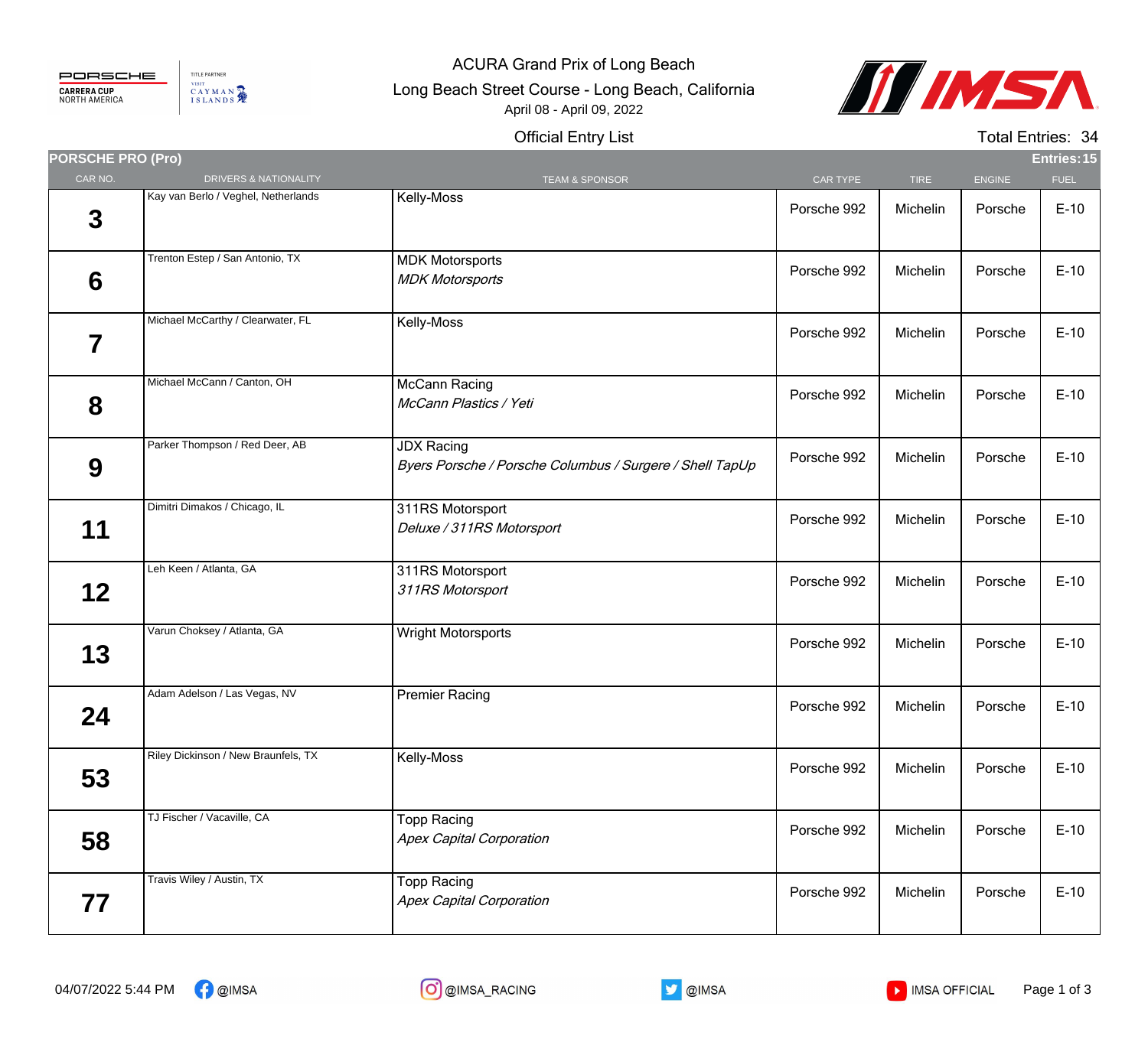| <b>PORSCHE PRO (Pro)</b> |                                     |                                                                                                          |                 |             |               | Entries: 15 |
|--------------------------|-------------------------------------|----------------------------------------------------------------------------------------------------------|-----------------|-------------|---------------|-------------|
| CAR NO.                  | DRIVERS & NATIONALITY               | <b>TEAM &amp; SPONSOR</b>                                                                                | <b>CAR TYPE</b> | <b>TIRE</b> | <b>ENGINE</b> | <b>FUEL</b> |
| 81                       | Grant Talkie / Sarasota, FL         | <b>ACI Motorsports</b><br>Professional Lift Solutions / James Talkie Custom Homes /<br>Designs for Sport | Porsche 992     | Michelin    | Porsche       | $E-10$      |
| 88                       | Hutton McKenna / Newport Beach, CA  | Wright Motorsports                                                                                       | Porsche 992     | Michelin    | Porsche       | $E-10$      |
| 95                       | Conor Flynn / Jacksonville, FL      | Irish Mike's Racing<br>FlynnCo Cars / Chillout Systems                                                   | Porsche 992     | Michelin    | Porsche       | $E-10$      |
|                          | <b>PORSCHE PRO-AM (Pro-Am)</b>      |                                                                                                          |                 |             |               | Entries: 12 |
| CAR NO.                  | <b>DRIVERS &amp; NATIONALITY</b>    | <b>TEAM &amp; SPONSOR</b>                                                                                | <b>CAR TYPE</b> | <b>TIRE</b> | <b>ENGINE</b> | <b>FUEL</b> |
| 16                       | Pedro Torres / Wellington, FL       | <b>ACI Motorsports</b><br><b>Stoneleaf</b>                                                               | Porsche 992     | Michelin    | Porsche       | $E-10$      |
| 17                       | Curt Swearingin / Chattanooga, TN   | <b>ACI Motorsports</b><br>Advanced Collision Inc. / World Racing League / ACI<br>Motorsports             | Porsche 992     | Michelin    | Porsche       | $E-10$      |
| 18                       | Richard Edge / Atlanta, GA          | <b>ACI Motorsports</b><br>Staff Zone / Jim Ellis Automotive / Smartwave Technologies                     | Porsche 992     | Michelin    | Porsche       | $E-10$      |
| 30                       | Dominique Lequeux / Gap, France     | <b>Goldcrest Motorsports</b>                                                                             | Porsche 992     | Michelin    | Porsche       | $E-10$      |
| 32 <sub>2</sub>          | Kyle Washington / Indio, CA         | <b>GMG Racing</b><br>Eboost / BN3TH / Centr / Seaspan / Troy Lee Designs                                 | Porsche 992     | Michelin    | Porsche       | $E-10$      |
| 47                       | Justin Oakes / Houston, TX          | <b>NOLASPORT</b><br><b>DRONEWORKS</b>                                                                    | Porsche 992     | Michelin    | Porsche       | $E-10$      |
| 55                       | Matt Halcome / Dallas, GA           | <b>Goldcrest Motorsports</b>                                                                             | Porsche 992     | Michelin    | Porsche       | $E-10$      |
| 56                       | Jeff Mosing / Austin, TX            | <b>Topp Racing</b><br><b>Mosing Motorcars</b>                                                            | Porsche 992     | Michelin    | Porsche       | $E-10$      |
| 65                       | Efrin Castro / Santiago, DR         | Kelly-Moss                                                                                               | Porsche 992     | Michelin    | Porsche       | $E-10$      |
| 69                       | Thomas Collingwood / St. John's, NL | <b>BGB Motorsports</b>                                                                                   | Porsche 992     | Michelin    | Porsche       | $E-10$      |
|                          |                                     |                                                                                                          |                 |             |               |             |